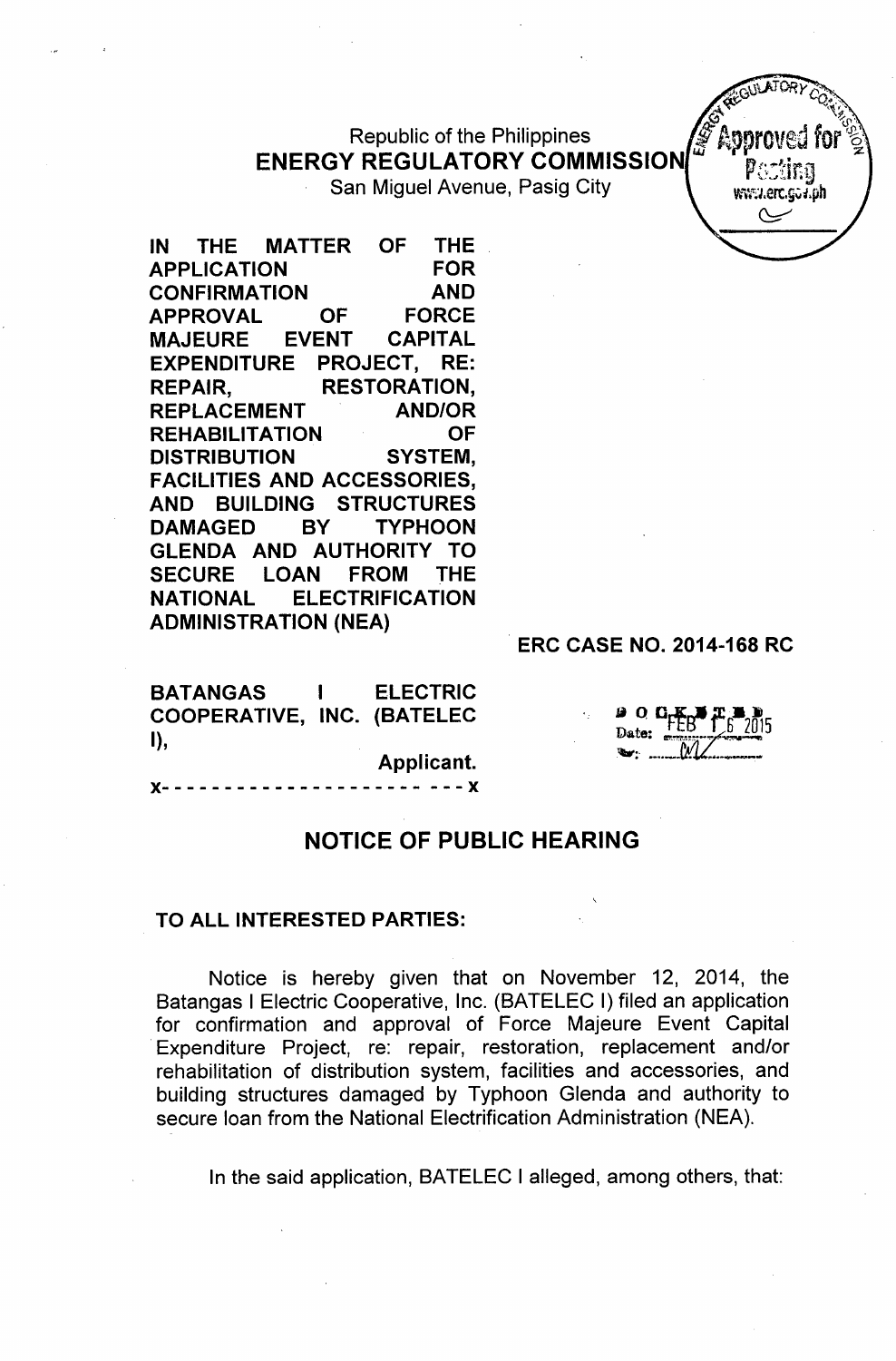- 1. It is a non-stock, non-profit electric cooperative (EC), duly organized and existing under and by virtue of the laws of the Republic of the Philippines, with principal office at Kilometer 116 National Highway, Calaca, Batangas;
- 2. It holds an exclusive franchise from the National Electrification Commission to operate an electric light and power distribution service in twelve (12) Municipalities, namely: Agoncillo, Balayan, Calaca, Calatagan, Lemery, Lian, Nasugbu, San Luis, San Nicolas, Sta. Teresita, Taal and Tuy, all in the Province of Batangas;
- 3. On July 16, 2014, Typhoon Glenda, hit the province of Batangas and other parts of Luzon. The typhoon was said to have set the province under signal number three (3). The storm has force winds of 101 to 185 kph and 100 mm rain. These resulted to destruction of properties including its buildings, offices, distribution lines, poles, distribution transformers, hardware, protection equipment and accessories;
- 4. As provided under Section 3.3 of the Commission's Resolution No. 26 Series of 2009, if a Force Majeure or Fortuitous Event, as the case may be, occurs, the regulated entity shall seek the Commission's confirmation of the implementation of capital expenditure projects arising from such event. Likewise, Section 3.2.1.15 of the said Resolution allows the filing of the approval of the authority to secure loan sourced from NEA together with the CAPEX Application;
- 5. Pursuant to the abovementioned resolution, it filed before the Commission a Notice of Force Majeure Event (Typhoon Glenda) on October 13, 2014, or within three (3) months from the occurrence of the typhoon. Pursuant further to said resolution, it is filing the application within thirty (30) days or until November 12, 2014 from submission of the Force Majeure Event Notice;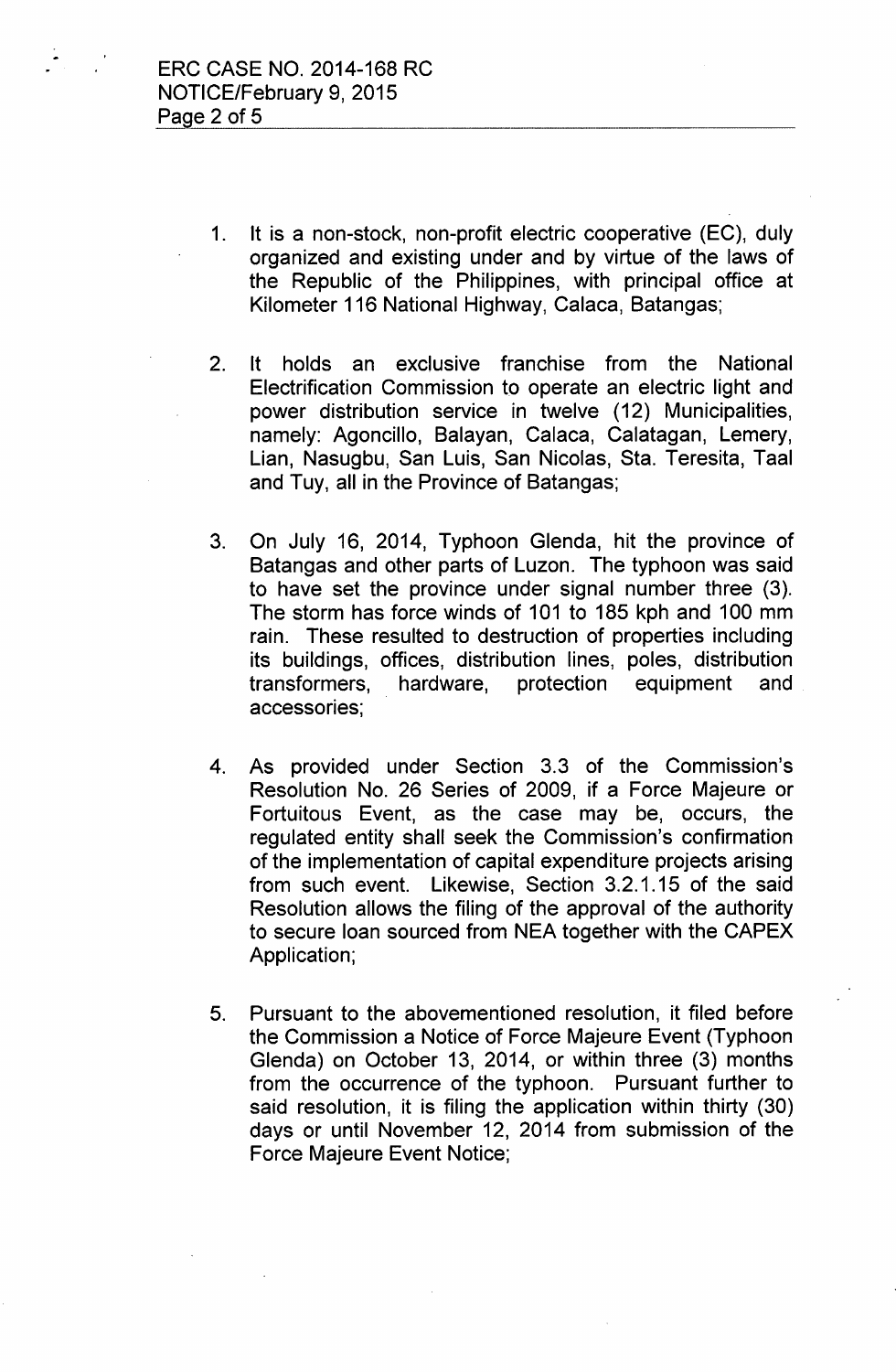- 6. The force majeure event capital expenditure project consists of the repair, restoration, replacement and/or rehabilitation of its buildings, offices, distribution lines, poles, distribution transformers, hardware, protection equipment and accessories damaged by Typhoon Glenda;
- 7. The estimated total costs of repair, restoration, replacement and/or rehabilitation of the damaged properties is Nine Million Six Hundred Eighty-Three Thousand Seven Hundred Seven Pesos and Thirty Three Centavos (PhP9,683,707.33);
- 8. Repair and restoration works were immediately undertaken after the typhoon left the country and still on-going up to this time;
- 9. The project will ensure the power restoration of its entire coverage area and in turn, more reliable and efficient power supply to satisfy the necessities of its member consumers. The repair of the damaged offices and buildings will be beneficial and convenient for the day-today transactions and dealings with its consumers including the security and safety of its equipment;
- 10. The total estimated project cost of Nine Million Six Hundred Eighty-Three Thousand Seven Hundred Seven Pesos and Thirty Three Centavos (PhP9,683,707.33) will be sourced through a calamity loan from the NEA, to be converted into a subsidy in the event the National Government grants it subsidy after it was ravaged by Typhoon Glenda;
- 11. In the event that the funding for the restoration and rehabilitation of the damaged properties, which is presently being sourced through a calamity loan from NEA is not converted into a subsidy from the national government, the loan shall have a rate impact to BATELEC l's consumers, which is derived from the total project cost against the forecasted kWh sales for five (5) years of implementation, as follows: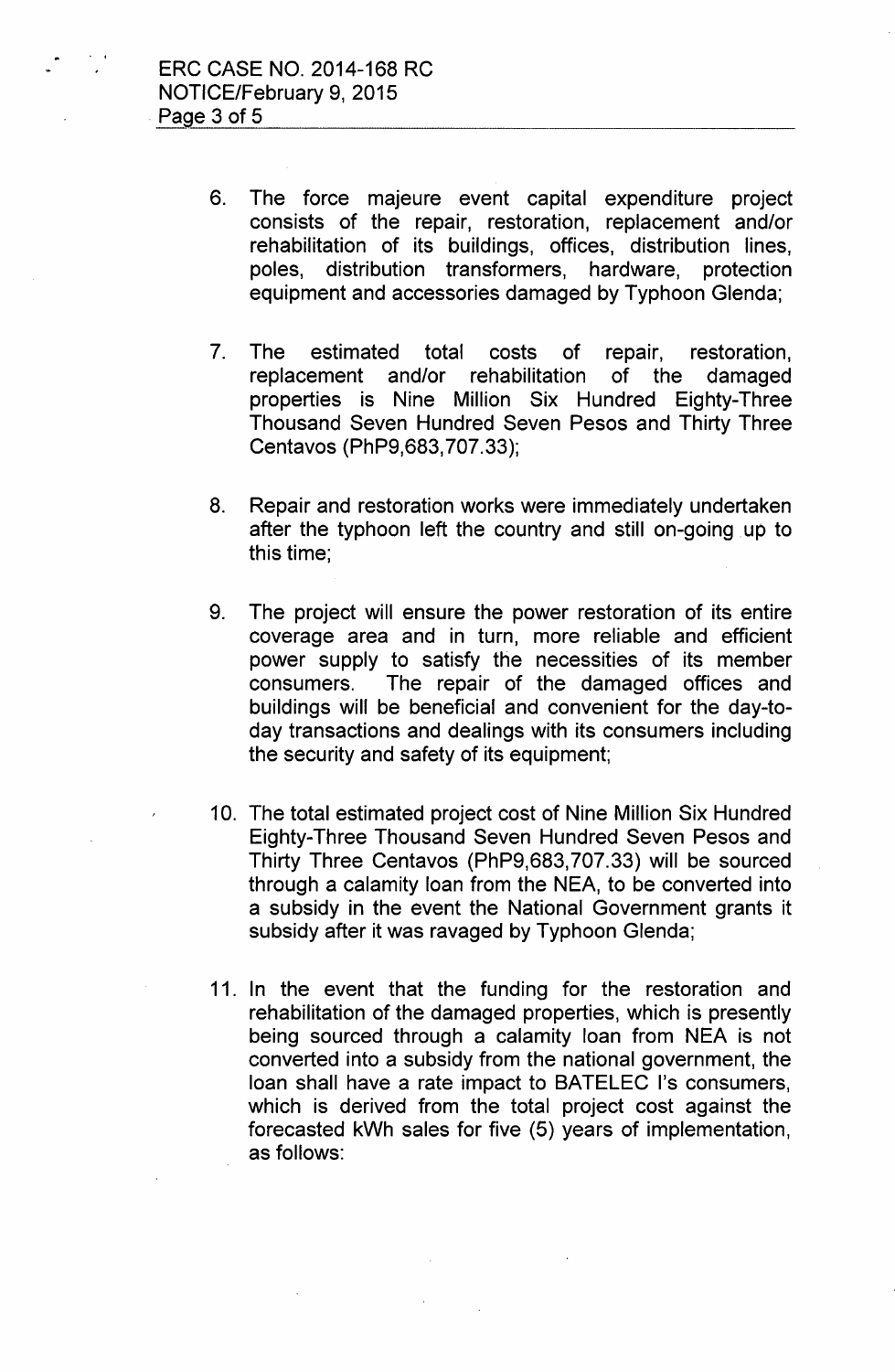

|                                            | 2015 (PhP)  | 2016 (PhP)  | 2017 (PhP)  | 2018 (PhP)  | 2019 (PhP)  |
|--------------------------------------------|-------------|-------------|-------------|-------------|-------------|
| Principal                                  | 1,719,911   | 1,776,494   | 1,834,936   | 1,895,303   | 2,457,054   |
| Interest                                   | 293,901     | 237,318     | 178,876     | 118,509     | 60,215      |
| <b>Total Amortization</b>                  | 2,013,812   | 2,013,812   | 2,013,812   | 2,013,812   | 2,517,269   |
| <b>Forecasted Sales</b><br>(kWh)           | 278,345,000 | 288,472,000 | 298,399,000 | 308,105,000 | 317,571,000 |
| <b>Indicative Rate</b><br>Impact (PhP/kWh) | 0.0072      | 0.0070      | 0.0067      | 0.0065      | 0.0079      |

- 12. In the event that the funding being sourced from NEA is finally treated as a calamity loan, it will file an application with the Commission for authority to secure said loan and to recover the cost thereof from its consumers;
- 13. Finally, in support of the application, it submits the following documents which are being made integral parts of the application, as follows:

| Annex        | <b>Nature of Document</b>                                  |
|--------------|------------------------------------------------------------|
|              | BATELEC I's Board Resolution authorizing the filing of the |
| $\mathsf{A}$ | instant application                                        |
|              |                                                            |
| B            | Notice of Force Majeure Event                              |
|              |                                                            |
| $\mathbf C$  | <b>Executive Summary of the Project</b>                    |
|              |                                                            |
| $C-1$        | Amended Executive Summary of the Project                   |
|              | Supporting documents for the application for authority to  |
| D            | secure loan from NEA                                       |
|              | Proof of furnishing copies of the Application to the       |
| E to         | Sangguniang Bayan of Calaca and the Sangguniang            |
| $E-1$        | Panlalawigan of Batangas                                   |
|              | Publication of the Application in a newspaper of general   |
| F to         | circulation within BATELEC I's franchise area or where it  |
| $F-2$        | principally operates, with Affidavit of Publication.       |

14. It prays that after due notice and hearing, the repair, restoration, replacement and/or rehabilitation works undertaken on its distribution lines, facilities and accessories, equipment, and buildings damaged by Typhoon Glenda, as well as the corresponding application for authority to secure loans from the NEA to finance its force majeure event capital expenditures projects be confirmed and approved.